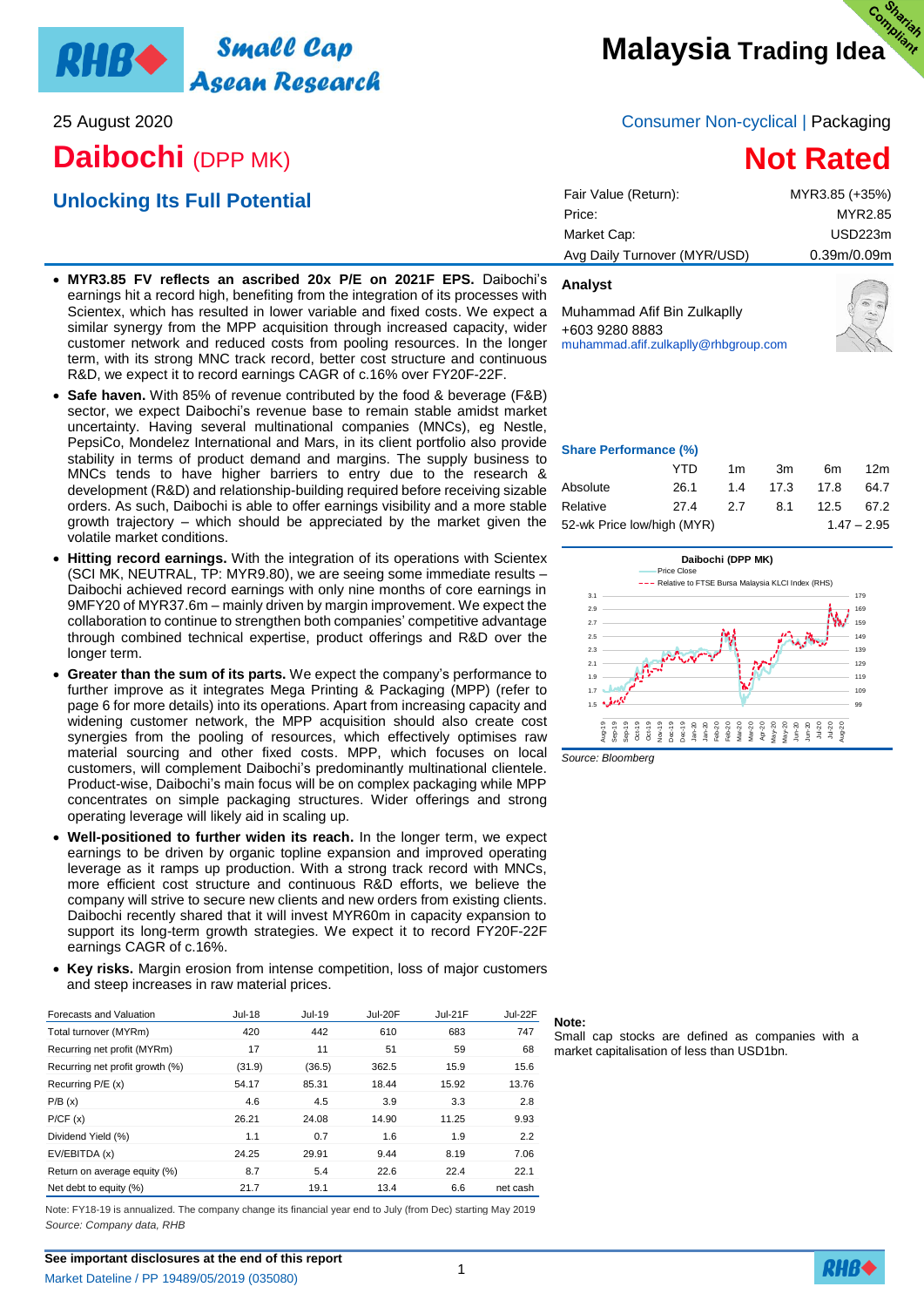## 25 August 2020 Consumer Non-cyclical | Packaging

# **Financial Exhibits**

| Asia                                                                                     | Financial summary (MYR)             | <b>Jul-18</b>  | <b>Jul-19</b>  | <b>Jul-20F</b> | Jul-21F        | Jul-22F      |
|------------------------------------------------------------------------------------------|-------------------------------------|----------------|----------------|----------------|----------------|--------------|
| Malaysia                                                                                 | <b>Recurring EPS</b>                | 0.05           | 0.03           | 0.15           | 0.18           | 0.21         |
| Consumer Non-cyclical                                                                    | <b>DPS</b>                          | 0.03           | 0.02           | 0.05           | 0.05           | 0.06         |
| Daibochi                                                                                 | <b>BVPS</b>                         | 0.62           | 0.63           | 0.74           | 0.86           | 1.01         |
| DPP MK                                                                                   | Return on average equity (%)        | 8.7            | 5.4            | 22.6           | 22.4           | 22.1         |
| Not Rated                                                                                |                                     |                |                |                |                |              |
| <b>Valuation basis</b>                                                                   | <b>Valuation metrics</b>            | <b>Jul-18</b>  | <b>Jul-19</b>  | Jul-20F        | Jul-21F        | Jul-22F      |
| P/E                                                                                      | Recurring P/E (x)                   | 54.17          | 85.31          | 18.44          | 15.92          | 13.76        |
|                                                                                          | P/B(x)                              | 4.6            | 4.5            | 3.9            | 3.3            | 2.8          |
| <b>Key drivers</b>                                                                       | FCF Yield (%)                       | 3.0            | 3.1            | 3.5            | 4.6            | 8.5          |
| Ongoing capacity expansion;                                                              | Dividend Yield (%)                  | 1.1            | 0.7            | 1.6<br>9.44    | 1.9            | 2.2          |
| Ъ.<br>ii. Securing new big customers.                                                    | EV/EBITDA(x)<br>EV/EBIT(x)          | 24.25<br>37.24 | 29.91<br>53.43 | 12.20          | 8.19<br>10.48  | 7.06<br>8.67 |
|                                                                                          |                                     |                |                |                |                |              |
| <b>Key risks</b>                                                                         | Income statement (MYRm)             | <b>Jul-18</b>  | <b>Jul-19</b>  | Jul-20F        | <b>Jul-21F</b> | Jul-22F      |
| i. Weak consumer spending;                                                               | Total turnover                      | 420            | 442            | 610            | 683            | 747          |
| ii. Sharp fluctuation of raw material prices.                                            | Gross profit                        | 49             | 45             | 122            | 137            | 149          |
|                                                                                          | <b>EBITDA</b>                       | 41             | 33             | 103            | 118            | 130          |
| <b>Company Profile</b>                                                                   | Depreciation and amortisation       | (14)           | (14)           | (23)           | (26)           | (24)         |
| Daibochi is a flexible packaging solutions provider in<br>Malaysia and the ASEAN region. | Operating profit                    | 26             | 18             | 80             | 92             | 106          |
|                                                                                          | Net interest                        | (4)            | (4)            | (9)            | (10)           | (11)         |
|                                                                                          | Pre-tax profit                      | 24             | 16             | 71             | 82             | 95           |
|                                                                                          | Taxation                            | (5)            | (3)            | (18)           | (21)           | (24)         |
|                                                                                          | Reported net profit                 | 17             | 11             | 51             | 59             | 68           |
|                                                                                          | Recurring net profit                | 17             | 11             | 51             | 59             | 68           |
|                                                                                          |                                     |                |                |                |                |              |
|                                                                                          | Cash flow (MYRm)                    | <b>Jul-18</b>  | <b>Jul-19</b>  | Jul-20F        | Jul-21F        | Jul-22F      |
|                                                                                          | Change in w orking capital          | (5.2)          | 1.7            | (23.1)         | (14.3)         | (12.7)       |
|                                                                                          | Cash flow from operations           | 35.6           | 38.8           | 62.6           | 82.9           | 94.0         |
|                                                                                          | Capex                               | (7.3)          | (9.5)          | (30.0)         | (40.0)         | (15.0)       |
|                                                                                          | Cash flow from investing activities | (25.3)         | (19.8)         | (30.0)         | (40.0)         | (15.0)       |
|                                                                                          | Dividends paid                      | (10.6)         | (6.9)          | (15.2)         | (17.6)         | (20.3)       |
|                                                                                          | Cash flow from financing activities | (8.6)          | (18.0)         | 73.2           | (2.6)          | (11.7)       |
|                                                                                          | Cash at beginning of period         | 16.7           | 18.3           | 18.6           | 124.4          | 164.7        |
|                                                                                          | Net change in cash                  | 1.6            | 0.9            | 105.8          | 40.3           | 67.3         |
|                                                                                          | Ending balance cash                 | 18.9           | 19.8           | 124.4          | 164.7          | 232.0        |
|                                                                                          | Balance sheet (MYRm)                | <b>Jul-18</b>  | <b>Jul-19</b>  | Jul-20F        | Jul-21F        | Jul-22F      |
|                                                                                          | Total cash and equivalents          | 18             | 19             | 124            | 165            | 232          |
|                                                                                          | Tangible fixed assets               | 139            | 139            | 146            | 160            | 151          |
|                                                                                          | <b>Total investments</b>            | 19             | 19             | 19             | 19             | 19           |
|                                                                                          | <b>Total assets</b>                 | 366            | 365            | 493            | 567            | 643          |
|                                                                                          | Short-term debt                     | 53             | 57             | 95             | 90             | 110          |
|                                                                                          | Total long-term debt                | 15             | 5              | 65             | 95             | 95           |
|                                                                                          | <b>Total liabilities</b>            | 141            | 135            | 225            | 255            | 280          |
|                                                                                          | <b>Total equity</b>                 | 225            | 230            | 268            | 312            | 363          |
|                                                                                          | Total liabilities & equity          | 366            | 365            | 493            | 567            | 643          |
|                                                                                          |                                     |                |                |                |                |              |
|                                                                                          | Key metrics                         | <b>Jul-18</b>  | <b>Jul-19</b>  | Jul-20F        | Jul-21F        | Jul-22F      |
|                                                                                          | Revenue grow th (%)                 | 10.2           | 5.4            | 37.9           | 11.8           | 9.4          |
|                                                                                          | Recurrent EPS grow th (%)           | (32.0)         | (36.5)         | 362.5          | 15.9           | 15.6         |
|                                                                                          | Gross margin (%)                    | 11.8           | 10.1           | 20.0           | 20.0           | 20.0         |
|                                                                                          | Operating EBITDA margin (%)         | 9.7            | 7.4            | 17.0           | 17.2           | 17.5         |
|                                                                                          | Net profit margin (%)               | 4.1            | 2.5            | 8.3            | 8.6            | 9.1          |
|                                                                                          | Dividend payout ratio (%)           | 61.4           | 63.4           | 30.0           | 30.0           | 30.0         |
|                                                                                          | Capex/sales (%)                     | 1.7            | 2.1            | 4.9            | 5.9            | 2.0          |
|                                                                                          | Interest cover (x)                  | 7.54           | 4.76           | 8.61           | 9.19           | 9.37         |

*Source: Company data, RHB*

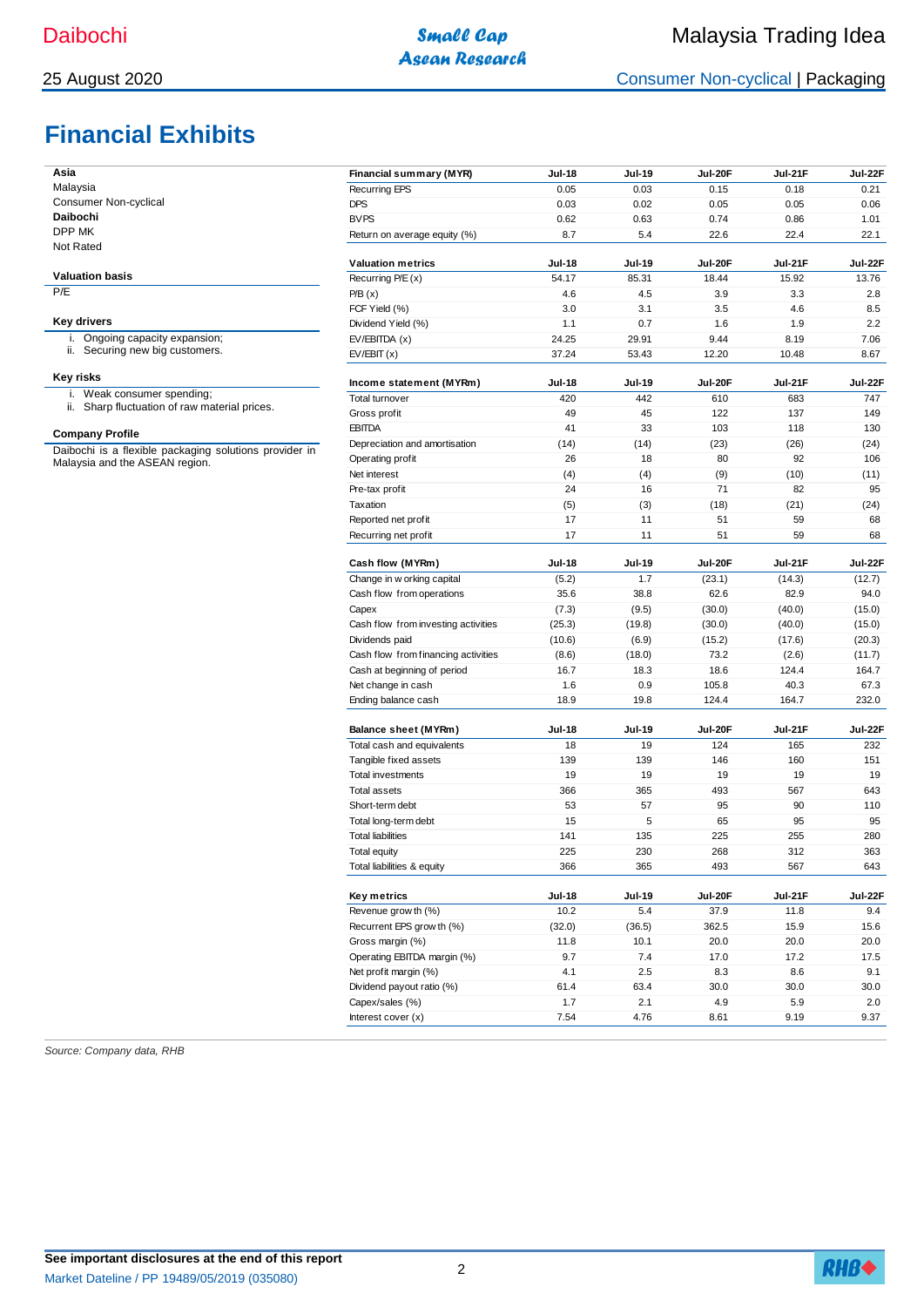## **Investment Thesis**

## **Best mix of stable earnings – strong clientele base and exposure in F&B**

**Supported by sustained demand from F&B sector.** With 85% of revenue contributed by the F&B sector, we expect Daibochi's revenue base to be more stable during this challenging time. Compared to other sectors, demand from the F&B sector has been less affected by the COVID-19 pandemic. Having several MNCs – Nestle, PepsiCo, Mars and Modelez International – under its client portfolio also provide stability in terms of product demand and margins. The supply business to MNCs also tends to have higher barriers to entry due to the R&D and relationship-building required before receiving sizable orders.

**More cost competitive.** With the integration of Scientex, Daibochi now has access to raw materials at more competitive prices, and we have started to see the impact in 1QFY20. For fluctuations in resin prices, the company now has cost pass-through mechanisms for most of its customers (c.85% of sales), which would help to minimise margin fluctuations. However, we note that there could be some time lag before fully passing on the cost. Daibochi may also benefit from lower resin prices – selected customers with whom the company passes on the savings may opt to waive a portion of it. Raw materials account for c.60-65% of the company's cost of sales. Resin prices have been on a declining trend, dropping 17% on average YTD vs 2019's average price – mainly due to lower crude oil prices. Daibochi also recently went through operating efficiency enhancements by streamlining its process with Scientex, which should help to reduce fixed costs and improve operating leverage. The company's EBIT margin improved to 11.6% vs 4.2% in 18MFY19, 9.7% in 2017 and 8.8% in 2016. As such, Daibochi achieved record earnings with only nine months of core earnings in 9MFY20 of MYR37.6m.

### **Synergistic effect – greater than the sum of its parts**

**Unlocking value.** Daibochi has completed its integration process with Scientex. The two companies now share raw materials procurement, finance and support services, as well as production capabilities. Scientex and Daibochi also will have collaborative R&D and knowledge sharing to further strengthen their competitive advantage. Daibochi is now in the midst of implementing an enhanced production system to MPP's operations – this is expected to have been completed in 3QFY20. Besides increasing its capacity and widening its network of customers and suppliers, the MPP acquisition is also expected to derive synergies from pooling resources, further reducing fixed costs and bulk purchasing of raw materials. Despite having similar products, we expect very little cannibalisation between Daibochi and MPP. MPP focuses more on local customers and this should complement Daibochi that predominantly has multinational clientele. Daibochi's main focus will also be on complex packaging eg multi-layered/special requirements packaging while MPP concentrates on simple packaging structures eg single-layered or bi-laminated structures.

**Organic growth to drive future earnings.** After all the synergistic benefits kick in, we expect the company's performance to further improve, driven by organic topline expansion and improved operating leverage as it ramps up production. With its strong track record with MNCs, better cost structure, and continuous R&D efforts, we believe the company will strive in securing new clients and new orders from existing clients. Daibochi recently shared that it will be investing MYR60m in capacity expansion, involving the purchase of 13 new lines for printing, lamination and bagging processes to support its long-term growth strategies.





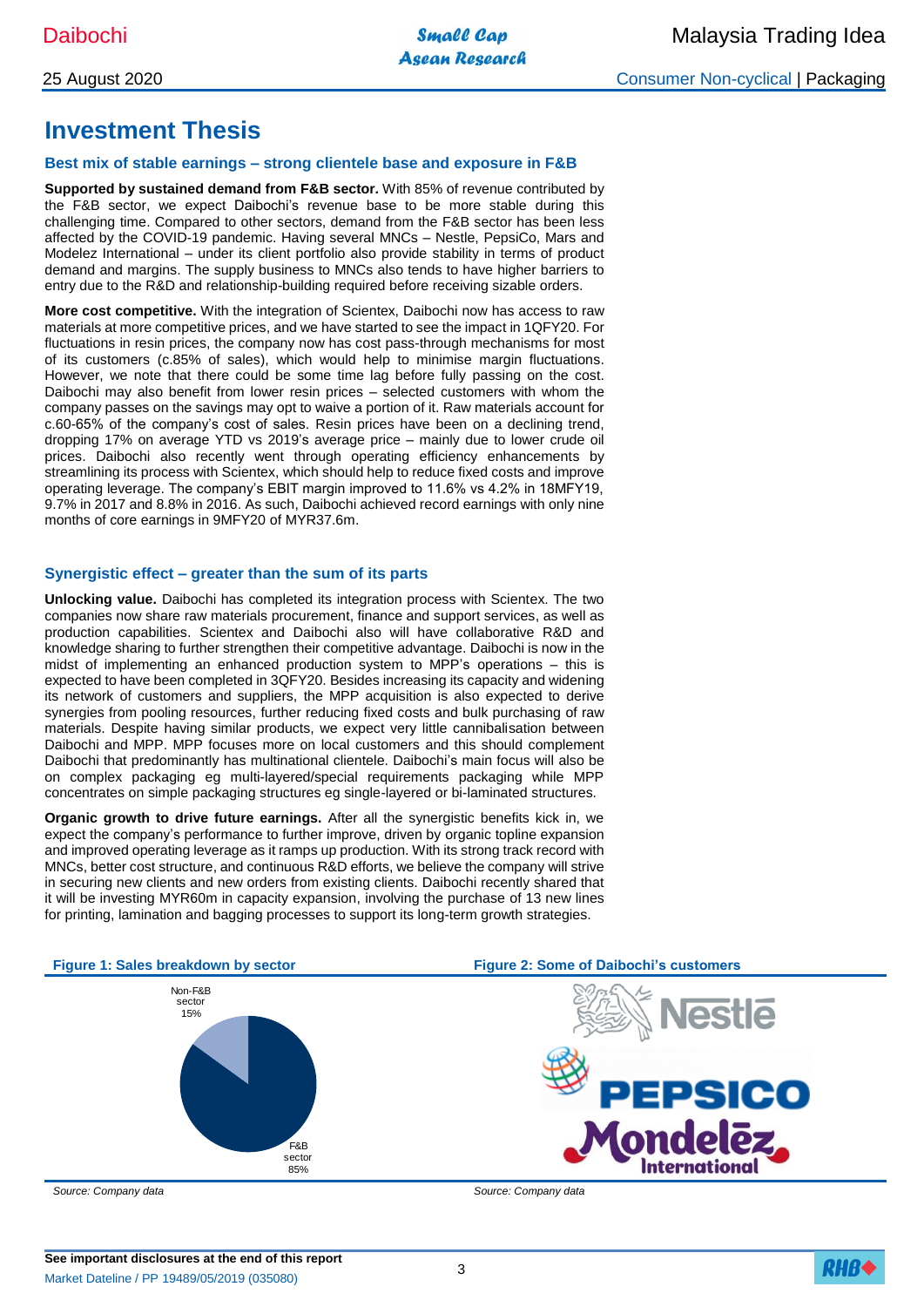## **Valuation and Recommendation**

**NOT RATED.** The fair value of MYR3.85 is derived from 2021F earnings with a target P/E of 20x – in line with the FBMKLCI and 33% premium to peer average. The ascribed 20x target P/E is at +1SD or 19% premium vs its 5-year historical mean (16x). We believe the premium is justified given the company is in the midst of a transformation to unlock its full potential. As mentioned earlier, being part of a much bigger group, the company now should have better access to cheaper raw materials and greater customer reach. Systematic integration with Scientex would help Daibochi enhance its operating efficiency. The recent acquisition of MPP also would help the company to expand capacity and enjoy better economies of scale. The result of these synergies has started to show, with Daibochi's earnings growth, starting 1QFY20.

Historically, the company has always been trading at premium compared to peer average of 15.1x P/E (Figure 3), we believe that this is due to its exposure to MNCs as well as the F&B and fast moving consumer goods (FMCG) sectors, which offer a more stable revenue base. Under the current environment of a lot more uncertainties, stability will be even more appreciated by investors. The market is also anticipating stronger growth from Daibochi in the next two years, compared to peers. Margin wise, we believe Daibochi's PBT margin is slightly better at c.11% compared to the sector average of c.8-9%.

## **Figure 3: Peer comparison**

| Company                  |            | Price |       | 17-Aug-20 |                                                       | <b>Mkt Cap</b><br>(MYRm) |     | P/E(x) |     | Div. Yld<br>(%) | <b>ROE (%)</b> | P/BV(x)           | EV/<br><b>EBITDA</b> | <b>PEG</b> | NP Growth (%) |  |
|--------------------------|------------|-------|-------|-----------|-------------------------------------------------------|--------------------------|-----|--------|-----|-----------------|----------------|-------------------|----------------------|------------|---------------|--|
|                          | <b>FYE</b> | (MYR) |       | Actual    | 1-Yr Fwd 2-Yr Fwd 1-Yr Fwd 1-Yr Fwd 1-Yr Fwd 1-Yr Fwd |                          |     |        |     |                 |                | 1-Yr Fwd 2-Yr Fwd |                      |            |               |  |
|                          |            |       |       |           |                                                       |                          |     |        |     |                 |                |                   |                      |            |               |  |
| Scientex                 | Jul        | 9.50  | 4.901 | 14.7      | 13.5                                                  | 12.0                     | 2.2 | 15.0   | 2.0 | 9.9             | 1.0            | 9.0               | 12.5                 |            |               |  |
| Daibochi                 | Jul        | 2.79  | 913   | 59.9      | 18.9                                                  | 17.0                     | 2.2 | 23.1   | 4.2 | 10.7            | 1.5            | 217.9             | 11.1                 |            |               |  |
| Thong Guan Industries    | Dec        | 5.41  | 1,007 | 16.3      | 13.2                                                  | 12.1                     | 2.0 | 12.6   | 1.6 | 7.7             | 1.3            | 23.0              | 9.5                  |            |               |  |
| <b>SLP Resources</b>     | Dec        | 1.13  | 358   | 16.7      | 18.8                                                  | 15.2                     | 4.9 | 8.2    | 1.7 | 9.5             | 0.6            | $-11.4$           | 23.6                 |            |               |  |
| <b>SCGM</b>              | Apr        | 3.29  | 630   | 36.5      | 23.6                                                  | 19.6                     | 1.7 | 14.9   | 3.5 | 12.4            | 1.0            | 54.8              | 20.4                 |            |               |  |
| Tomypak                  | Dec        | 0.84  | 355   | $-30.6$   | 60.6                                                  | 40.8                     | 0.2 | $-0.3$ | 1.8 | 13.2            | 0.8            | $-150.4$          | 48.7                 |            |               |  |
| Market Cap Weighted Avg. |            |       | 8,480 | 21.8      | 15.1                                                  | 13.3                     | 2.2 | 15.3   | 2.3 | 10.0            |                |                   |                      |            |               |  |

*Source: Bloomberg, RHB*

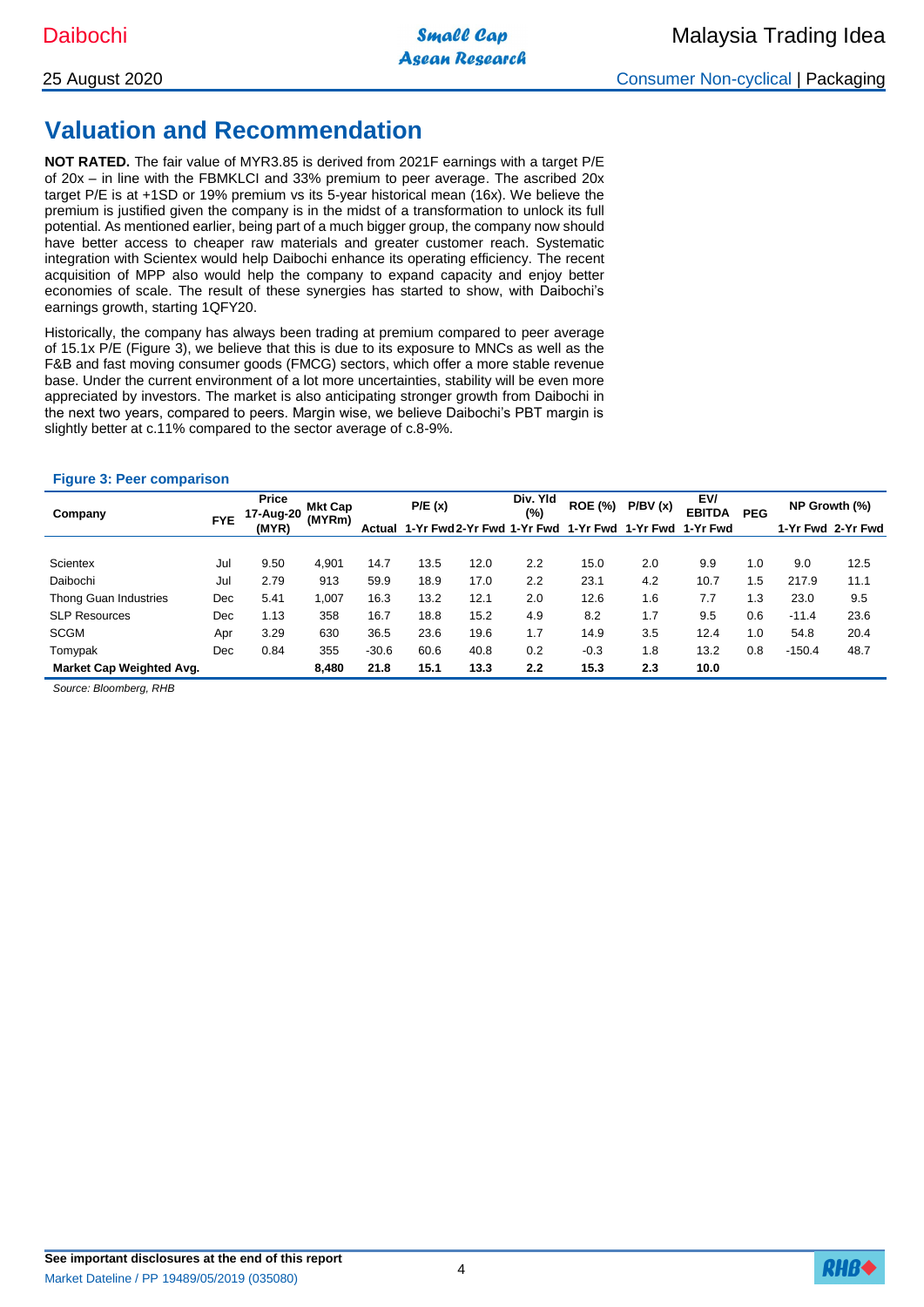## 25 August 2020 Consumer Non-cyclical | Packaging

## **Financial Overview**

**9MFY20 results preview.** The company has been showing significant earnings improvement in the past three quarters (Figure 7) as the Scientex-Daibochi integration synergy has started to produce results, aside from the consolidation of MPP's numbers (starting 1QFY20). The group's 9MFY20 core net profit of MYR37.6m has broken its previous record earnings and we expect this to continue, on the back of organic sales growth and margin improvement from the streamlining processes. Note that we will not be able to make YoY earnings comparison as the company has changed its financial year end to July (from December) starting May 2019, to coincide with Scientex.

Daibochi's net gearing stood at a healthy level of 0.23x as at 30 Apr 2020. The company has projected a decent ROE of 23.1%, relatively better compared to peer average ROE of 15.3% (Figure 3).



### **Figure 6: Daibochi's quarterly revenue trend Figure 7: Daibochi's core net profit trend**



*Note: 6Q19\* only reported 1 month's number, due to change of financial year. Note 2: Daibochi started to consolidate MPP's number in 1QFY20. Source: Company data*



*Note: 6Q19\* only reported 1 month number, due to change of financial year. Note 2: Daibochi started to consolidate MPP's number in 1QFY20. Source: Company data*

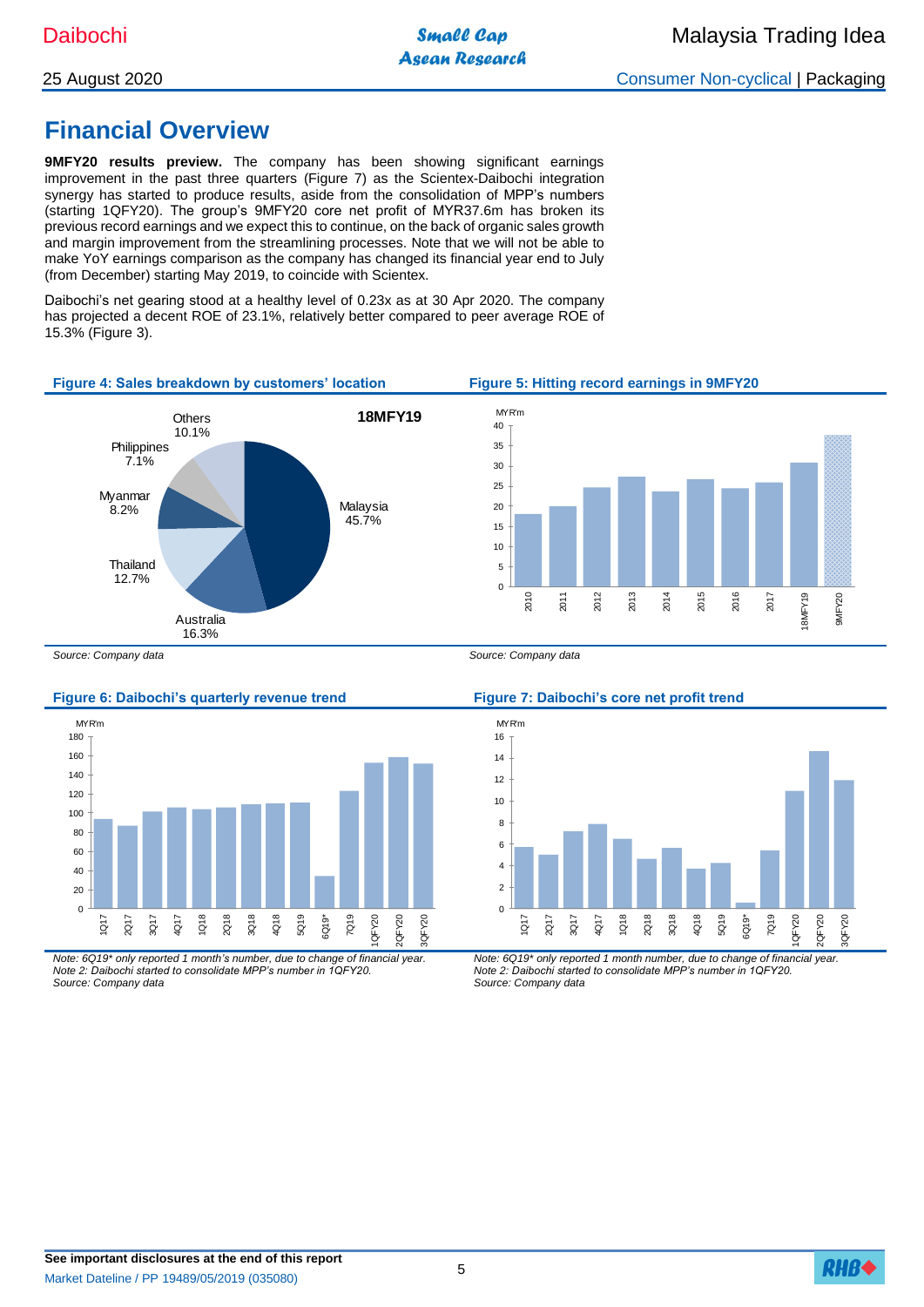## **Key Risks**

Key risks for the company include:

- i. **Customers concentration risk.** Based on 19MFY19 revenue, Daibochi's four biggest customers contributed c.46.9% of group revenue. Losing any of this customers would have material impact to its earnings.
- ii. **Unfavourable FX fluctuation.** Given that the company exports some of its product to neighbouring countries within this region and Australia, it has exposure to the AUD, THB and USD. Since Daibochi is net exporter, it will benefit from a weaker MYR. Raw materials sourced are mainly in the MYR.
- iii. **Loss of key management personnel.** The loss of key personnel with extensive knowledge and experience in the business may adversely affect the company's ability to maintain or improve its business performance.
- iv. **Weaker-than-expected consumer sentiment.** The company has high exposure to the consumer sector – significant weakness in consumer demand is detrimental to Daibochi's earnings.
- v. **Steep increase in raw material prices.** The company has a cost pass-through mechanism with most of its customers but there could be some time lag before it can fully pass the cost.

## **Business Overview**

Daibochi is primarily involved in the manufacturing and converting of flexible packaging in the ASEAN region. The company has manufacturing plants in Malaysia and Myanmar as well as sales offices in Thailand, the Philippines and Australia. It supplies to several sectors such as food & beverage, FMCG, pharmaceutical and industrial uses. Daibochi holds several quality and food safety certifications such as ISO:9001, ISO:14001 and FSSC:22000. Its customers include MNCs such as Nestlé, Mondelēz International, PepsiCo, Mars, Dutch Lady and Hershey's as well as local companies like Mamee and Power Root (PWRT MK, BUY, TP: MYR2.80).

**Figure 8: Packaging solutions offered by Daibochi for various applications**

- i. **High Barrier/Performance:** Coffee, Nuts, Potato Chips
- ii. **Cost Effective Barrier:** Snacks, Biscuits, Wafer, Chocolates, Cakes
- iii. **General Packaging:** Outer Pack, Noodles, Biscuits, Wafers
- iv. **Specialty Applications:** Labelling, Ice-Cream, Frozen Food, Cereal Peel Seal, Seasoning Oil, Powder / Liquid Detergent, Shower Foam, Tobacco, Pet Food

*Source: Company*

**Acquisition of MPP.** Daibochi proposed to acquire MPP on 3 May 2019, and secured shareholder approval on 11 Jul 2019. This horizontal expansion allows it to widen its product offering and customer reach. Similar to Daibochi, MPP is also primarily involved in the manufacturing of downstream flexible packaging, mainly for F&B applications. The strategy moving forward is to have Daibochi and MPP focus on two different segment of products – Daibochi's main focus will be on complex packaging eg multi-layered/special requirements packaging while MPP concentrates on simple packaging structures eg single-layered or bilaminated structures. MPP's focus on local customers will also complement Daibochi, which predominantly has multinational clientele.

### **Figure 9: Top 3 shareholders**

| <b>Major shareholders</b> | <b>Equity stake</b> |
|---------------------------|---------------------|
| Scientex                  | 61.89%              |
| Apollo Asia Fund          | 9.38%               |
| <b>Public Mutual</b>      | 6.37%               |
| Source: Bloomberg         |                     |

**In Feb 2019, Scientex proposed to acquire** 42.4% (139m ordinary shares) equity stake in Daibochi for a purchase consideration of MYR22.5m or MYR1.60 per share, which was satisfied through a share swap of 1 new share for every 5.5 Daibochi shares. The offer price of MYR1.60 per share, which implies 20x P/E of Daibochi's FY17 earnings, is slightly above sector valuation. Scientex later increased its stake in Daibochi to 61.89% through a mandatory general offer to Daibochi shareholders, which was ended on 1 Apr 2019.

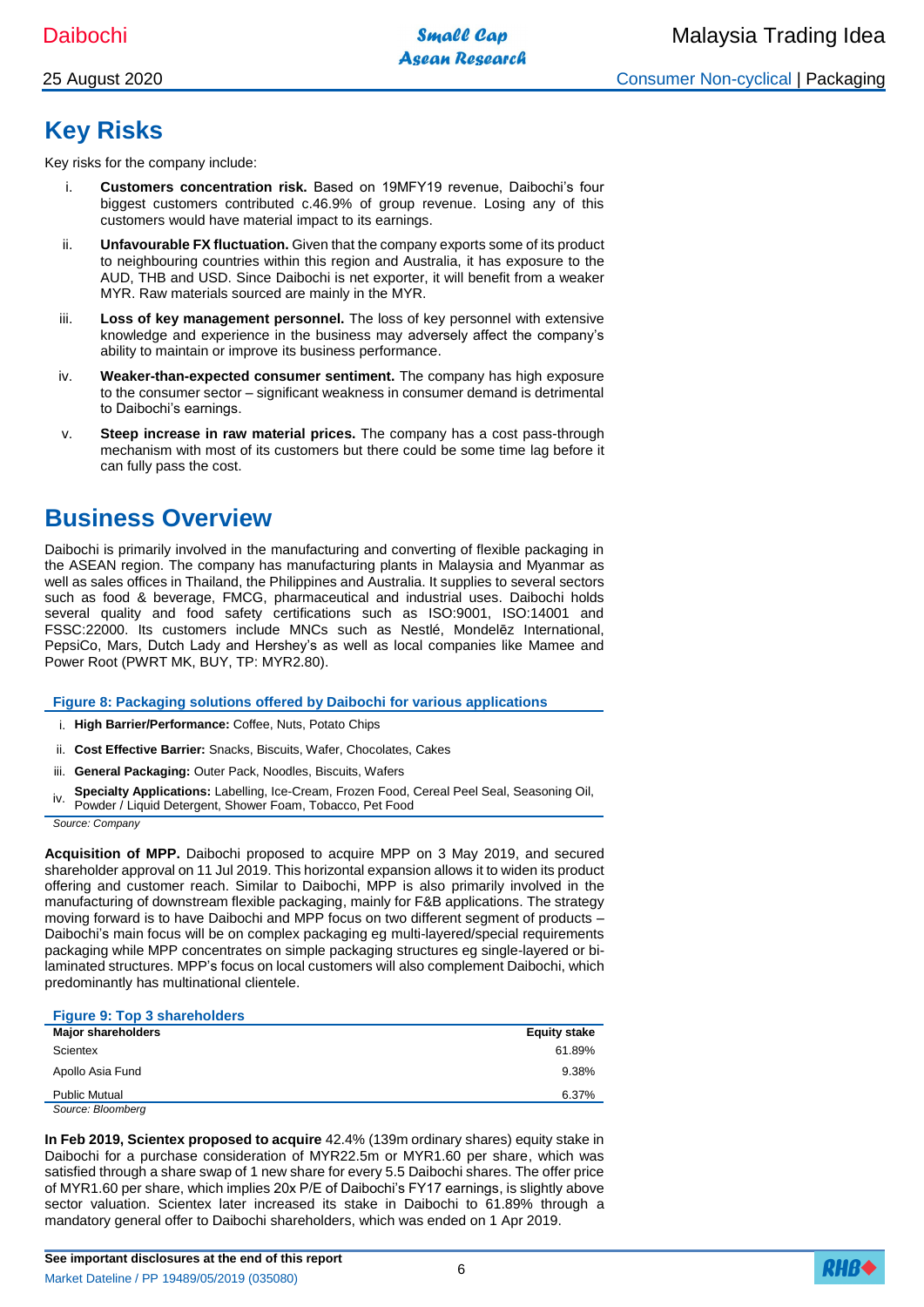25 August 2020 Consumer Non-cyclical | Packaging

## **Recommendation Chart**



*Source: RHB, Bloomberg* **Date Recommendation Target Price Price** 2020-08-24

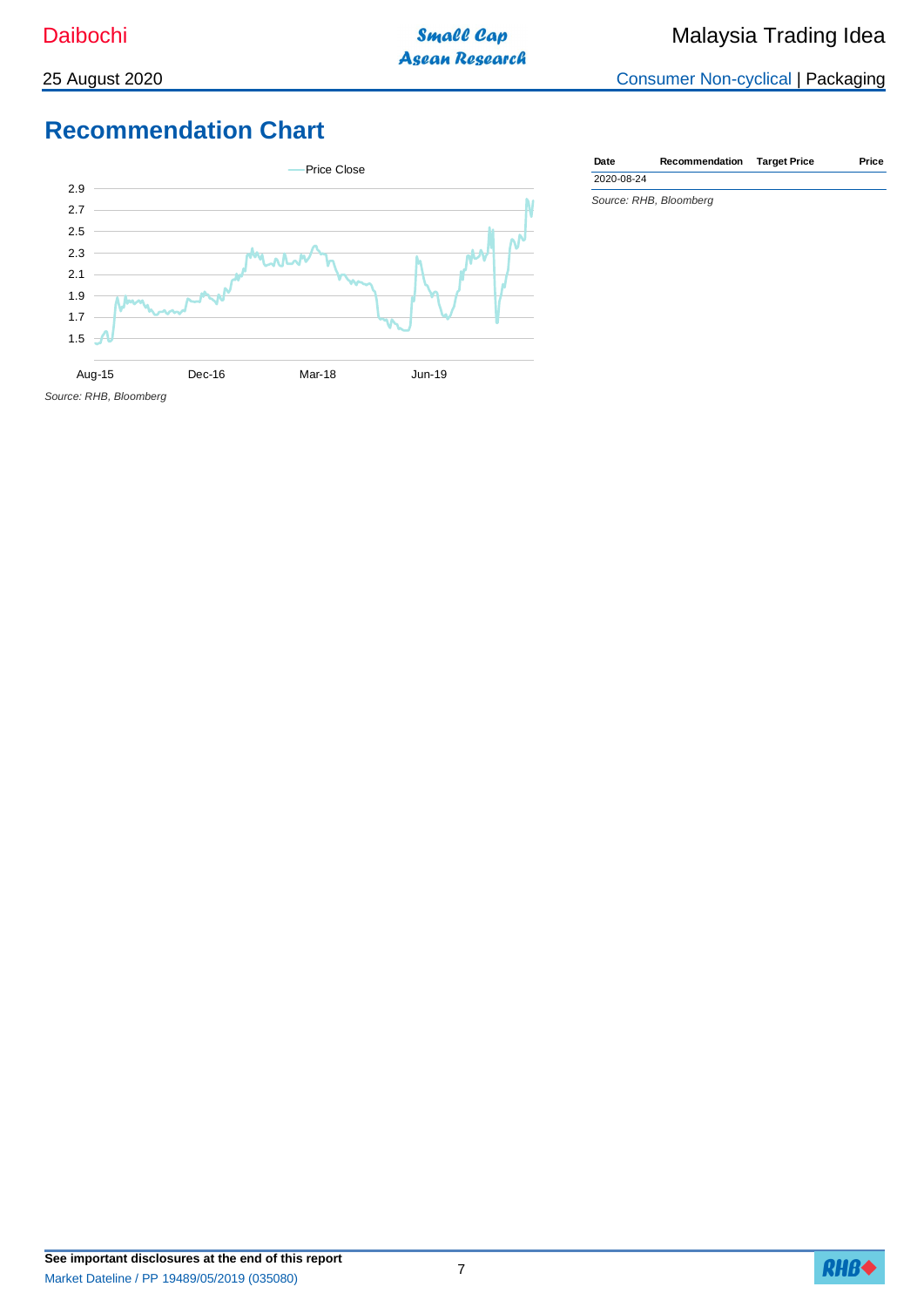#### **RHB Guide to Investment Ratings**

| Buv:                | Share price may exceed 10% over the next 12 months                                                                |
|---------------------|-------------------------------------------------------------------------------------------------------------------|
|                     | Trading Buy: Share price may exceed 15% over the next 3 months, however longer-<br>term outlook remains uncertain |
| <b>Neutral:</b>     | Share price may fall within the range of $+/-$ 10% over the next<br>12 months                                     |
| <b>Take Profit:</b> | Target price has been attained. Look to accumulate at lower levels                                                |
| Sell:               | Share price may fall by more than 10% over the next 12 months                                                     |
| <b>Not Rated:</b>   | Stock is not within regular research coverage                                                                     |

#### **Investment Research Disclaimers**

RHB has issued this report for information purposes only. This report is intended for circulation amongst RHB and its affiliates' clients generally or such persons as may be deemed eligible by RHB to receive this report and does not have regard to the specific investment objectives, financial situation and the particular needs of any specific person who may receive this report. This report is not intended, and should not under any veceive this report. circumstances be construed as, an offer or a solicitation of an offer to buy or sell the securities referred to herein or any related financial instruments.

This report may further consist of, whether in whole or in part, summaries, research, compilations, extracts or analysis that has been prepared by RHB's strategic, joint venture and/or business partners. No representation or warranty (express or implied) is given as to the accuracy or completeness of such information and accordingly investors should make their own informed decisions before relying on the same.

This report is not directed to, or intended for distribution to or use by, any person or entity who is a citizen or resident of or located in any locality, state, country or other jurisdiction where such distribution, publication, availability or use would be contrary to the applicable laws or regulations. By accepting this report, the recipient hereof (i) represents and warrants that it is lawfully able to receive this document under the laws and regulations of the jurisdiction in which it is located or other applicable laws and (ii) acknowledges and agrees to be bound by the limitations contained herein. Any failure to comply with these limitations may constitute a violation of applicable laws.

All the information contained herein is based upon publicly available information and has been obtained from sources that RHB believes to be reliable and correct at the time of issue of this report. However, such sources have not been independently verified by RHB and/or its affiliates and this report does not purport to contain all information that a prospective investor may require. The opinions expressed herein are RHB's present opinions only and are subject to change without prior notice. RHB is not under any obligation to update or keep current the information and opinions expressed herein or to provide the recipient with access to any additional information. Consequently, RHB does not guarantee, represent or warrant, expressly or impliedly, as to the adequacy, accuracy, reliability, fairness or completeness of the information and opinion contained in this report. Neither RHB (including its officers, directors, associates, connected parties, and/or employees) nor does any of its agents accept any liability for any direct, indirect or consequential losses, loss of profits and/or damages that may arise from the use or reliance of this research report and/or further communications given in relation to this report. Any such responsibility or liability is hereby expressly disclaimed.

Whilst every effort is made to ensure that statement of facts made in this report are accurate, all estimates, projections, forecasts, expressions of opinion and other subjective judgments contained in this report are based on assumptions considered to be reasonable and must not be construed as a representation that the matters referred to therein will occur. Different assumptions by RHB or any other source may yield substantially different results and recommendations contained on one type of research product may differ from recommendations contained in other types of research. The performance of currencies may affect the value of, or income from, the securities or any other financial instruments referenced in this report. Holders of depositary receipts backed by the securities discussed in this report assume currency risk. Past performance is not a guide to future performance. Income from investments may fluctuate. The price or value of the investments to which this report relates, either directly or indirectly, may fall or rise against the interest of investors.

This report does not purport to be comprehensive or to contain all the information that a prospective investor may need in order to make an investment decision. The recipient of this report is making its own independent assessment and decisions regarding any securities or financial instruments referenced herein. Any investment discussed or recommended in this report may be unsuitable for an investor depending on the investor's specific investment objectives and financial position. The material in this report is general information intended for recipients who understand the risks of investing in financial instruments. This report does not take into account whether an investment or course of action and any associated risks are suitable for the recipient. Any recommendations contained in this report must therefore not be relied upon as investment advice based on the recipient's personal circumstances. Investors should make their own independent evaluation of the information contained herein, consider their own investment objective, financial situation and particular needs and seek their own financial, business, legal, tax and other advice regarding the appropriateness of investing in any securities or the investment strategies discussed or recommended in this report.

This report may contain forward-looking statements which are often but not always identified by the use of words such as "believe", "estimate", "intend" and "expect" and statements that an event or result "may", "will" or "might" occur or be achieved and other similar expressions. Such forward-looking statements are based on assumptions made and information currently available to RHB and are subject to known and unknown risks, uncertainties and other factors which may cause the actual results, performance or achievement to be materially different from any future results, performance or achievement, expressed or implied by such forward-looking statements. Caution should be taken with respect to such statements and recipients of this report should not place undue reliance on any such forward-looking statements. RHB expressly disclaims any obligation to update or revise any forward-looking statements, whether as a result of new information, future events or circumstances after the date of this publication or to reflect the occurrence of unanticipated events.

The use of any website to access this report electronically is done at the recipient's own risk, and it is the recipient's sole responsibility to take precautions to ensure that it is free from viruses or other items of a destructive nature. This report may also provide the addresses of, or contain hyperlinks to, websites. RHB takes no responsibility for the content contained therein. Such addresses or hyperlinks (including addresses or hyperlinks to RHB own website material) are provided solely for the recipient's convenience. The information and the content of the linked site do not in any way form part of this report. Accessing such website or following such link through the report or .<br>RHB website shall be at the recipient's own risk.

This report may contain information obtained from third parties. Third party content providers do not guarantee the accuracy, completeness, timeliness or availability of any information and are not responsible for any errors or omissions (negligent or otherwise), regardless of the cause, or for the results obtained from the use of such content. Third party content providers give no express or implied warranties, including, but not limited to, any warranties of merchantability or fitness for a particular purpose or use. Third party content providers shall not be liable for any direct, indirect, incidental, exemplary, compensatory, punitive, special or consequential damages, costs, expenses, legal fees, or losses (including lost income or profits and opportunity costs) in connection with any use of their content.

The research analysts responsible for the production of this report hereby certifies that the views expressed herein accurately and exclusively reflect his or her personal views and opinions about any and all of the issuers or securities analysed in this report and were prepared independently and autonomously. The research analysts that authored this report are precluded by RHB in all circumstances from trading in the securities or other financial instruments referenced in the report, or from having an interest in the company(ies) that they cover.

The contents of this report is strictly confidential and may not be copied, reproduced, published, distributed, transmitted or passed, in whole or in part, to any other person without the prior express written consent of RHB and/or its affiliates. This report has been delivered to RHB and its affiliates' clients for information purposes only and upon the express understanding that such parties will use it only for the purposes set forth above. By electing to view or accepting a copy of this report, the recipients have agreed that they will not print, copy, videotape, record, hyperlink, download, or otherwise attempt to reproduce or re-transmit (in any form including hard copy or electronic distribution format) the contents of this report. RHB and/or its affiliates accepts no liability whatsoever for the actions of third parties in this respect.

The contents of this report are subject to copyright. Please refer to Restrictions on Distribution below for information regarding the distributors of this report. Recipients must not reproduce or disseminate any content or findings of this report without the express permission of RHB and the distributors.

The securities mentioned in this publication may not be eligible for sale in some states or countries or certain categories of investors. The recipient of this report should have regard to the laws of the recipient's place of domicile when contemplating transactions in the securities or other financial instruments referred to herein. The securities discussed in this report may not have been registered in such jurisdiction. Without prejudice to the foregoing, the recipient is to note that additional disclaimers, warnings or qualifications may apply based on geographical location of the person or entity receiving this report.

The term "RHB" shall denote, where appropriate, the relevant entity distributing or disseminating the report in the particular jurisdiction referenced below, or, in every other case, RHB Investment Bank Berhad and its affiliates, subsidiaries and related companies.

#### **RESTRICTIONS ON DISTRIBUTION**

#### **Malaysia**

This report is issued and distributed in Malaysia by RHB Investment Bank Berhad ("RHBIB"). The views and opinions in this report are our own as of the date hereof and is subject to change. If the Financial Services and Markets Act of the United Kingdom or the rules of the Financial Conduct Authority apply to a recipient, our obligations owed to such recipient therein are unaffected. RHBIB has no obligation to update its opinion or the information in this report.

#### **Thailand**

This report is issued and distributed in the Kingdom of Thailand by RHB Securities (Thailand) PCL, a licensed securities company that is authorised by the Ministry of Finance, regulated by the Securities and Exchange Commission of Thailand and is a member of the Stock Exchange of Thailand. The Thai Institute of Directors Association has disclosed the Corporate Governance Report of Thai Listed Companies made pursuant to the policy of the Securities and Exchange Commission of Thailand. RHB .<br>Securities (Thailand) PCL does not endorse, confirm nor certify the result of the Corporate Governance Report of Thai Listed Companies.

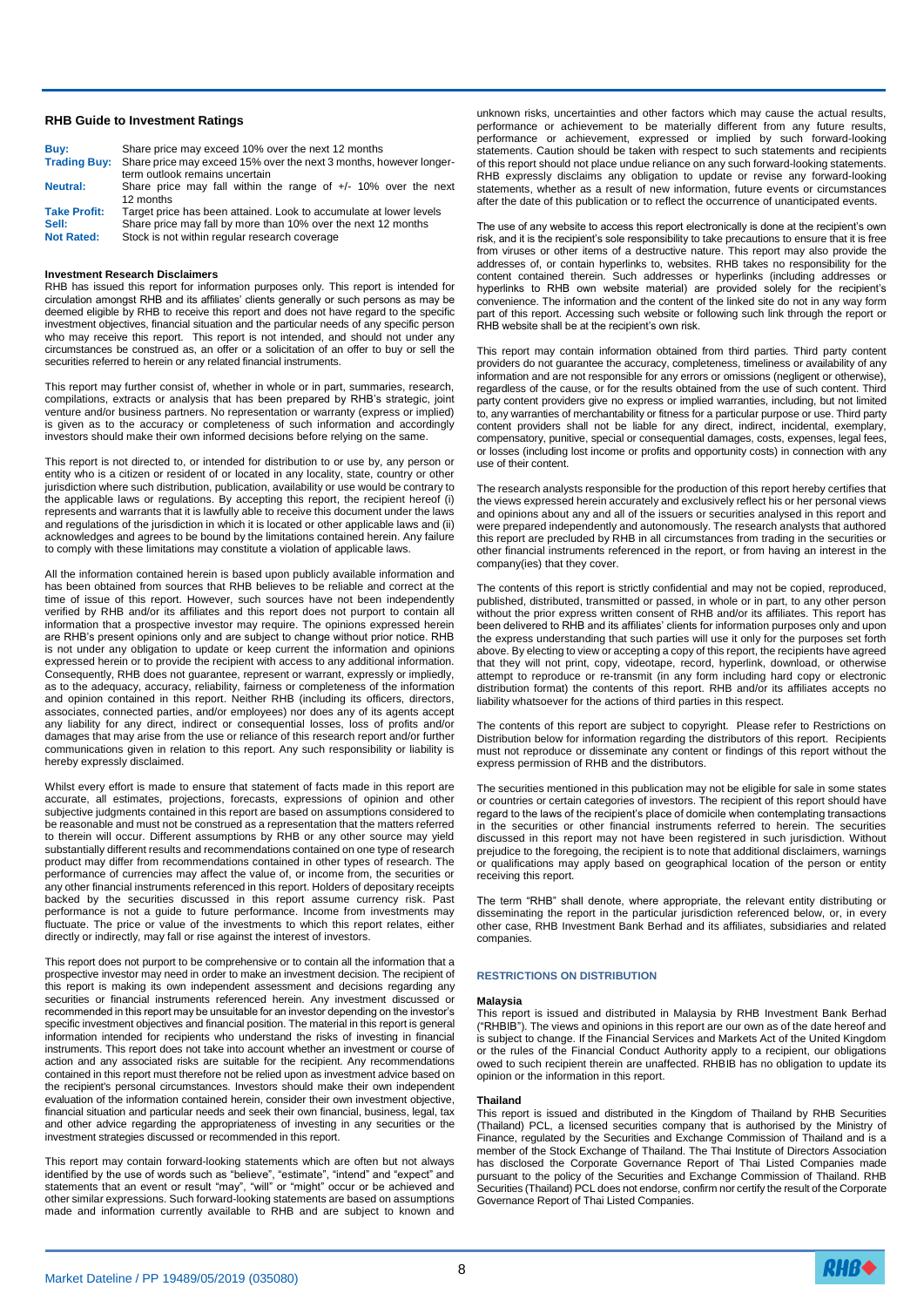#### **Indonesia**

This report is issued and distributed in Indonesia by PT RHB Sekuritas Indonesia. This research does not constitute an offering document and it should not be construed as an offer of securities in Indonesia. Any securities offered or sold, directly or indirectly, in Indonesia or to any Indonesian citizen or corporation (wherever located) or to any Indonesian resident in a manner which constitutes a public offering under Indonesian laws and regulations must comply with the prevailing Indonesian laws and regulations.

#### **Singapore**

This report is issued and distributed in Singapore by RHB Securities Singapore Pte Ltd which is a holder of a capital markets services licence and an exempt financial adviser regulated by the Monetary Authority of Singapore. RHB Securities Singapore Pte Ltd may distribute reports produced by its respective foreign entities, affiliates or other foreign research houses pursuant to an arrangement under Regulation 32C of the Financial Advisers Regulations. Where the report is distributed in Singapore to a person who is not an Accredited Investor, Expert Investor or an Institutional Investor, RHB Securities Singapore Pte Ltd accepts legal responsibility for the contents of the report to such persons only to the extent required by law. Singapore recipients should contact RHB Securities Singapore Pte Ltd in respect of any matter arising from or in connection with the report.

#### **United States**

This report was prepared by RHB and is being distributed solely and directly to "major" U.S. institutional investors as defined under, and pursuant to, the requirements of Rule 15a-6 under the U.S. Securities and Exchange Act of 1934, as amended (the "Exchange Act"). Accordingly, access to this report via Bursa Marketplace or any other Electronic Services Provider is not intended for any party other than "major" US institutional investors, nor shall be deemed as solicitation by RHB in any manner. RHB is not registered as a broker-dealer in the United States and does not offer brokerage services to U.S. persons. Any order for the purchase or sale of the securities discussed herein that are listed on Bursa Malaysia Securities Berhad must be placed with and through Auerbach Grayson ("AG"). Any order for the purchase or sale of all other securities discussed herein must be placed with and through such other registered U.S. broker-dealer as appointed by RHB from time to time as required by the Exchange Act Rule 15a-6. This report is confidential and not intended for distribution to, or use by, persons other than the recipient and its employees, agents and advisors, as applicable. Additionally, where research is distributed via Electronic Service Provider, the analysts whose names appear in this report are not registered or qualified as research analysts in the United States and are not associated persons of Auerbach Grayson AG or such other registered U.S. broker-dealer as appointed by RHB from time to time and therefore may not be subject to any applicable restrictions under Financial Industry Regulatory Authority ("FINRA") rules on communications with a subject company, public appearances and personal trading. Investing in any non-U.S. securities or related financial instruments discussed in this research report may present certain risks. The securities of non-U.S. issuers may not be registered with, or be subject to the regulations of, the U.S. Securities and Exchange Commission. Information on non-U.S. securities or related financial instruments may be limited. Foreign companies may not be subject to audit and reporting standards and regulatory requirements comparable to those in the United States. The financial instruments discussed in this report may not be suitable for all investors. Transactions in foreign markets may be subject to regulations that differ from or offer less protection than those in the United States.

#### **DISCLOSURE OF CONFLICTS OF INTEREST**

RHB Investment Bank Berhad, its subsidiaries (including its regional offices) and associated companies, ("RHBIB Group") form a diversified financial group, undertaking various investment banking activities which include, amongst others, underwriting, securities trading, market making and corporate finance advisory.

As a result of the same, in the ordinary course of its business, any member of the RHBIB Group, may, from time to time, have business relationships with or hold positions in the securities (including capital market products) or perform and/or solicit investment, advisory or other services from any of the subject company(ies) covered in this research report.

While the RHBIB Group will ensure that there are sufficient information barriers and internal controls in place where necessary, to prevent/manage any conflicts of interest to ensure the independence of this report, investors should also be aware that such conflict of interest may exist in view of the investment banking activities undertaken by the RHBIB Group as mentioned above and should exercise their own judgement before making any investment decisions.

#### **Malaysia**

Save as disclosed in the following link RHB Research conflict disclosures - August [2020](https://research.rhbtradesmart.com/attachments/72/rhb-report-rhbib-rhbss-rhbst-rhbsi-conflict-of-interest-disclosures-aug-2020-710009011107402215f2d076381f67.pdf) and to the best of our knowledge, RHBIB hereby declares that:

- 1. RHBIB does not have a financial interest in the securities or other capital market products of the subject company(ies) covered in this report.
- 2. RHBIB is not a market maker in the securities or capital market products of the subject company(ies) covered in this report.
- 3. None of RHBIB's staff or associated person serve as a director or board member\* of the subject company(ies) covered in this report *\*For the avoidance of doubt, the confirmation is only limited to the staff of research*
- *department* RHBIB did not receive compensation for investment banking or corporate finance
- services from the subject company in the past 12 months. 5. RHBIB did not receive compensation or benefit (including gift and special cost arrangement e.g. company/issuer-sponsored and paid trip) in relation to the

#### **Thailand**

Save as disclosed in the following link **RHB Research conflict disclosures** - August [2020](https://research.rhbtradesmart.com/attachments/72/rhb-report-rhbib-rhbss-rhbst-rhbsi-conflict-of-interest-disclosures-aug-2020-710009011107402215f2d076381f67.pdf) and to the best of our knowledge, RHB Securities (Thailand) PCL hereby declares that:

- 1. RHB Securities (Thailand) PCL does not have a financial interest in the securities or other capital market products of the subject company(ies) covered in this report.
- 2. RHB Securities (Thailand) PCL is not a market maker in the securities or capital market products of the subject company(ies) covered in this report.
- 3. None of RHB Securities (Thailand) PCL's staff or associated person serve as a director or board member\* of the subject company(ies) covered in this report
- 1. \*For the avoidance of doubt, the confirmation is only limited to the staff of research department
- 4. RHB Securities (Thailand) PCL did not receive compensation for investment banking or corporate finance services from the subject company in the past 12 months.
- 5. RHB Securities (Thailand) PCL did not receive compensation or benefit (including gift and special cost arrangement e.g. company/issuer-sponsored and paid trip) in relation to the production of this report.

#### **Indonesia**

Save as disclosed in the following link RHB Research conflict disclosures - August [2020](https://research.rhbtradesmart.com/attachments/72/rhb-report-rhbib-rhbss-rhbst-rhbsi-conflict-of-interest-disclosures-aug-2020-710009011107402215f2d076381f67.pdf) and to the best of our knowledge, PT RHB Sekuritas Indonesia hereby declares that:

- 1. PT RHB Sekuritas Indonesia and its investment analysts, does not have any interest in the securities of the subject company(ies) covered in this report.
	- For the avoidance of doubt, interest in securities include the following: a) Holding directly or indirectly, individually or jointly own/hold securities or entitled for dividends, interest or proceeds from the sale or exercise of the subject company's securities covered in this report\*;
	- b) Being bound by an agreement to purchase securities or has the right to transfer the securities or has the right to pre subscribe the securities\*.
	- c) Being bound or required to buy the remaining securities that are not subscribed/placed out pursuant to an Initial Public Offering\*. d) Managing or jointly with other parties managing such parties as referred to in
- $(a)$ ,  $(b)$  or  $(c)$  above.
- 2. PT RHB Sekuritas Indonesia is not a market maker in the securities or capital market products of the subject company(ies) covered in this report. 3. None of PT RHB Sekuritas Indonesia's staff\*\* or associated person serve as a
- director or board member\* of the subject company(ies) covered in this report. PT RHB Sekuritas Indonesia did not receive compensation for investment banking
- or corporate finance services from the subject company in the past 12 months.
- 5. PT RHB Sekuritas Indonesia\*\* did not receive compensation or benefit (including gift and special cost arrangement e.g. company/issuer-sponsored and paid trip) in relation to the production of this report:

*Notes: \*The overall disclosure is limited to information pertaining to PT RHB Sekuritas Indonesia only.*

*\*\*The disclosure is limited to Research staff of PT RHB Sekuritas Indonesia only.*

#### **Singapore**

Save as disclosed in the following link RHB Research conflict disclosures - August [2020](https://research.rhbtradesmart.com/attachments/72/rhb-report-rhbib-rhbss-rhbst-rhbsi-conflict-of-interest-disclosures-aug-2020-710009011107402215f2d076381f67.pdf) and to the best of our knowledge. RHB Securities Singapore Pte Ltd hereby declares that:

- 1. RHB Securities Singapore Pte Ltd, its subsidiaries and/or associated companies do not make a market in any issuer covered in this report.
- 2. RHB Securities Singapore Pte Ltd, its subsidiaries and/or its associated companies and its analysts do not have a financial interest (including a shareholding of 1% or more) in the issuer covered in this report.
- 3. RHB Securities, its staff or connected persons do not serve on the board or trustee positions of the issuer covered in this report.
- 4. RHB Securities Singapore Pte Ltd, its subsidiaries and/or its associated companies do not have and have not within the last 12 months had any corporate finance advisory relationship with the issuer covered in this report or any other relationship that may create a potential conflict of interest.
- 5. RHB Securities Singapore Pte Ltd, or person associated or connected to it do not have any interest in the acquisition or disposal of, the securities, specified securities based derivatives contracts or units in a collective investment scheme covered in this report.
- RHB Securities Singapore Pte Ltd and its analysts do not receive any compensation or benefit in connection with the production of this research report or recommendation.

#### **Analyst Certification**

The analyst(s) who prepared this report, and their associates hereby, certify that: (1) they do not have any financial interest in the securities or other capital market products of the subject companies mentioned in this report, except for:

| $\sim$<br>-<br>שוור      | .                        |
|--------------------------|--------------------------|
| $\overline{\phantom{a}}$ | $\overline{\phantom{0}}$ |

(2) no part of his or her compensation was, is or will be directly or indirectly related to the specific recommendations or views expressed in this report.

production of this report.